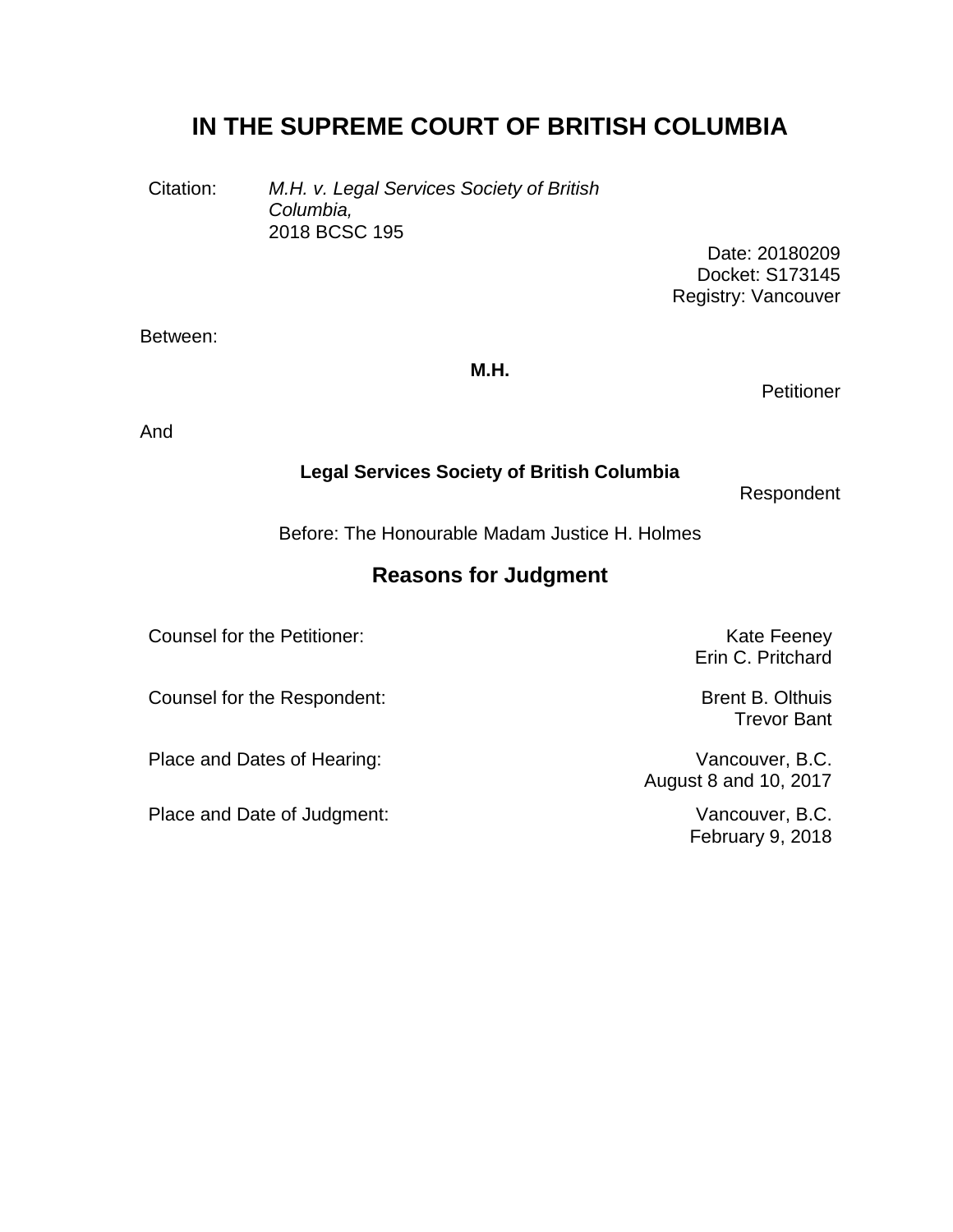## **INTRODUCTION**

[1] M.H. seeks judicial review of a decision of the Legal Services Society of British Columbia denying her application for legal aid representation in her family law case against her child's father, G.M., about parenting arrangements and child support.

[2] M.H. submits that the Provincial Supervisor, who made the decision under review, fettered her discretion by binding herself to an unwritten standard requiring a risk of physical harm, when the Society's written policy (its IPP) allowed for coverage in a broader range of situations of family violence. M.H. also submits that the process that led to the decision was unfair because the Provincial Supervisor pre-judged the case without considering evidence of psychological or emotional harm that supported the application, notably an audio-recording of a telephone conversation in which G.M. inflicted a tirade of verbal abuse on M.H. She submits that the process was unfair also because the intake worker (who first denied coverage in a decision that the Provincial Supervisor then reviewed) did not identify the basis for initial refusal, thus preventing M.H. from addressing the perceived deficiency in the review.

[3] In the alternative, M.H. submits that the Provincial Supervisor's interpretation of the IPP was unreasonable because it failed to consider that a risk of harm or violence includes a risk of emotional harm, as is now well-settled in the jurisprudence relating to the same concept in the *Family Law Act*, and because the Provincial Supervisor's brief reasons failed to disclose the basis for the decision.

[4] The Society recognizes that M.H.'s concerns about the issues in her family law proceeding and about representing herself are genuine and not to be minimized. However, the Society submits that it was not unreasonable, on the information available at the time, to conclude that G.M.'s conduct did not create a risk of harm or violence within the meaning of the IPP, and that the fair allocation of the Society's scarce resources required that M.H.'s application be denied. The Society submits that the Provincial Supervisor's reasons, while brief, were adequate in all the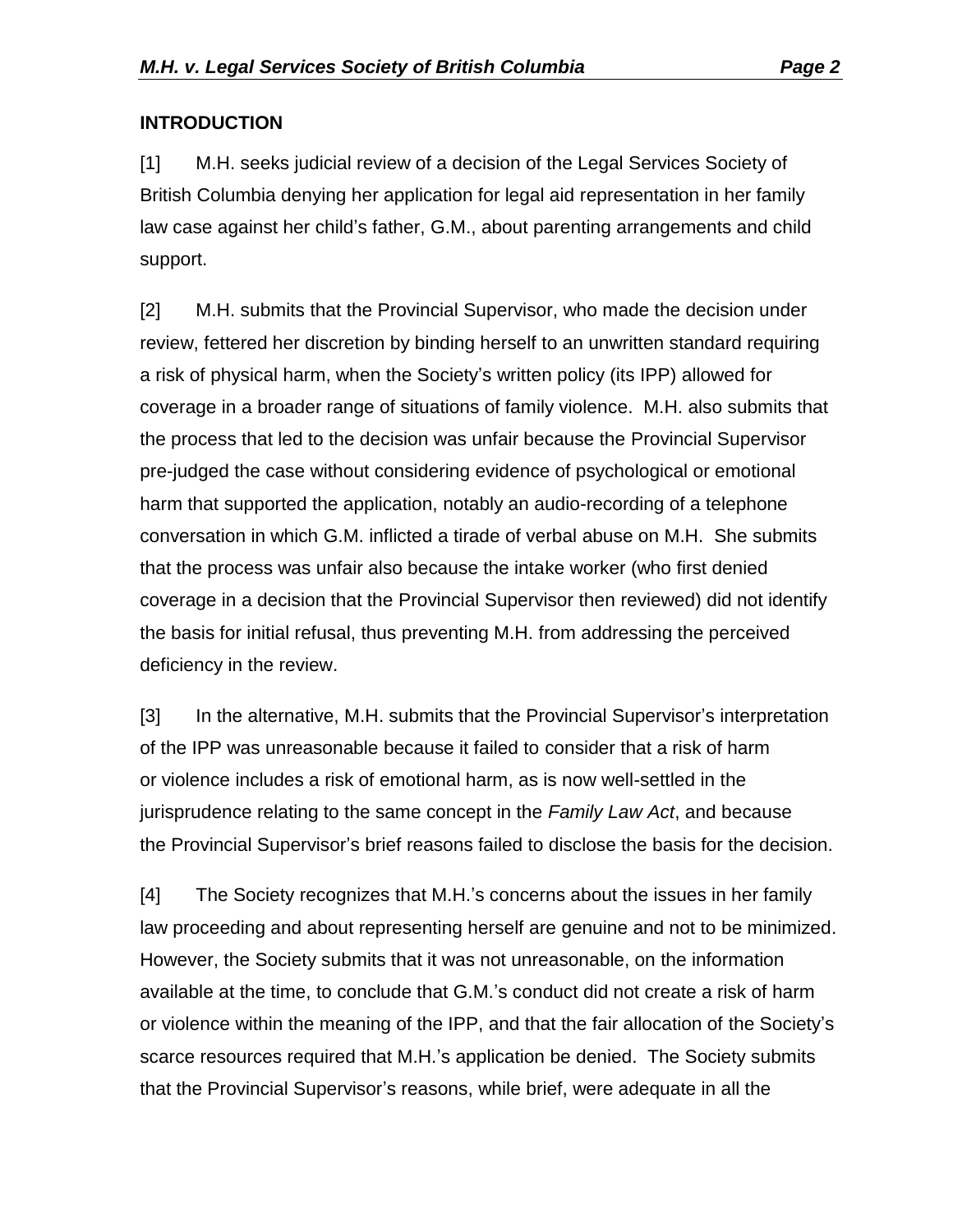circumstances, including that the Society receives nearly 30,000 applications each year. The Society denies procedural unfairness, and submits that M.H.'s position that the Provincial Supervisor fettered her discretion is, in its substance, a complaint that the decision was unreasonable.

[5] I agree with the Society. Before explaining why, I will first outline some of the background facts that form part of the record.

## **BACKGROUND**

[6] M.H. and G.M. dated casually from about 2007 until 2011, when the child was an infant. The child is now seven years old. Each of M.H. and G.M. also have older daughters from previous relationships.

[7] According to M.H., she has been the primary caregiver since the child's birth. M.H. contends that G.M. showed little interest in parenting until, in 2016, M.H. started proceedings in the Provincial Court of British Columbia for child support after G.M. stopped paying the support he had been paying since 2012; M.H. contends that the amount G.M. paid until 2012 was less than the amount indicated by the *Child Support Guidelines*. In G.M.'s response in the family law proceedings, he seeks orders for guardianship, shared parental responsibilities, and equal parenting time.

[8] A family case conference held on March 8, 2017 in the Provincial Court at Surrey, B.C., led to an interim consent order about guardianship, parental responsibilities, and the child's primary residence, but did not deal with parenting time. A hearing about parenting time and retroactive child support was scheduled for March 29, 2017, but was adjourned.

[9] In the family law proceedings, M.H. contends that G.M. has serious anger and control issues, and that he is psychologically, emotionally, and verbally abusive in a way that causes or will cause harm to the child. She refers to specific incidents in which issues relating to parenting time with the child have triggered anger in G.M.,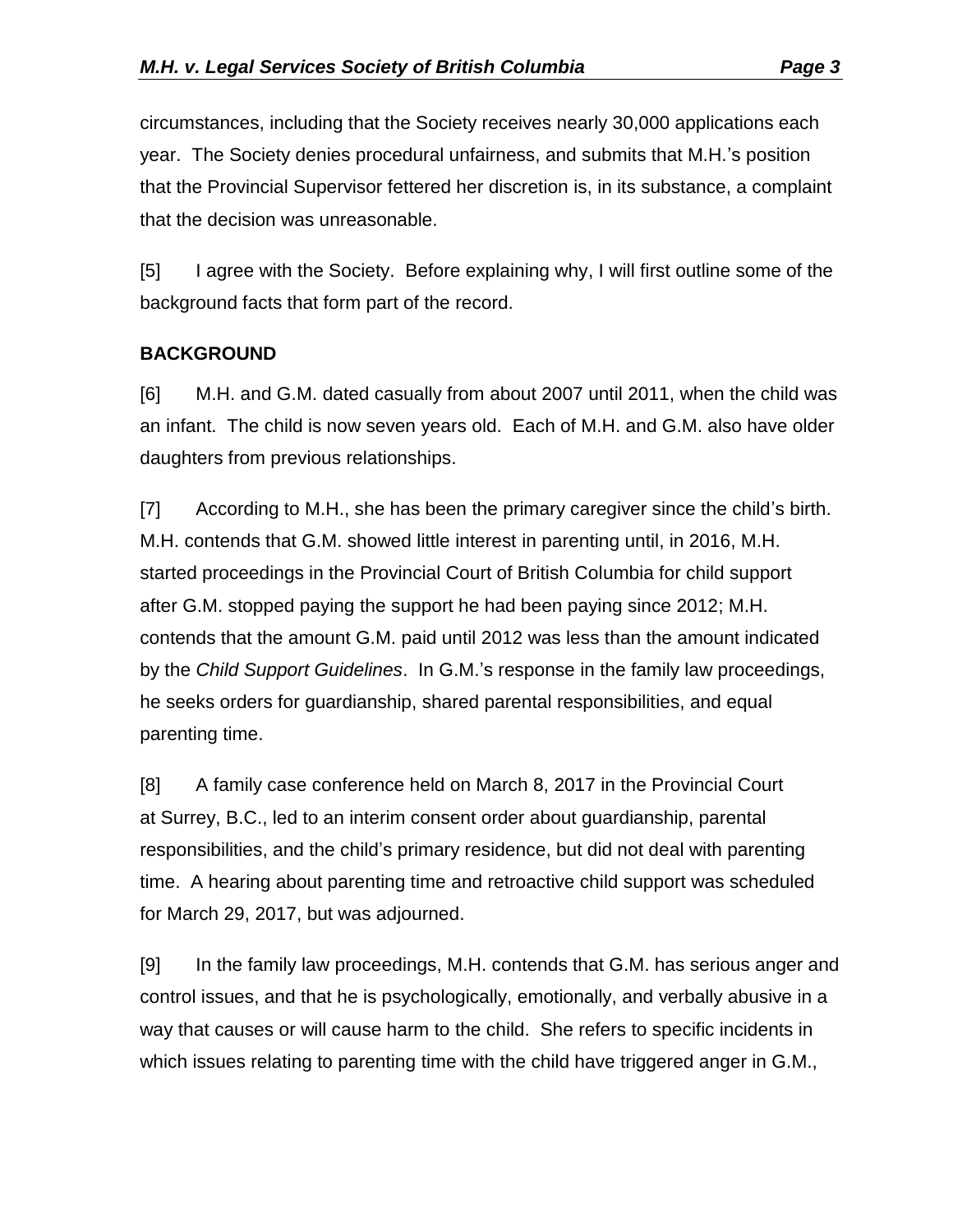or have led to abuse in the form of efforts to control and punish M.H. and to maintain a power imbalance.

[10] M.H. applied for legal aid in mid-March 2017 by calling the Society's intake line and speaking with the intake worker to whom I referred briefly in the introduction to these reasons. As I will discuss in more detail later, M.H. gave the intake worker information about the history and status of the parenting arrangements and the family law proceeding, and detailed her concerns about G.M.'s anger and control issues and their effect on the child.

[11] As I have mentioned and will also discuss later, M.H. asked the intake worker to listen to a recording of a December 8, 2016 telephone conversation, in which G.M. directed a tirade of abuse toward M.H. The intake worker declined to do so.

[12] M.H. deposes that the intake worker told her, in the telephone conversation, that her application would be denied because she did not meet the coverage requirements. By letter of March 15, 2017, sent to M.H. by email, the intake worker confirmed that M.H.'s request for legal aid coverage was refused because her "situation does not qualify".

[13] As the letter advised she could do, M.H. then asked the Provincial Supervisor to review the refusal. In her request, she explained at some length that she viewed her situation as eligible for coverage because the child would be at risk of emotional harm if G.M. were to be granted additional parenting time.

[14] The Provincial Supervisor confirmed the initial decision to refuse M.H.'s application. The substance of her brief letter, dated March 23, 2017, read as follows:

The Legal Services Society (LSS) has extremely limited resources and we must apply our policies consistently to all clients and we cannot provide everyone with a lawyer. Although you may be financially eligible for legal aid, the type of legal problem you face is not covered by Legal Services Society.

You did not submit any new information with your request for a review that shows that you are eligible for legal aid. Although you have concerns about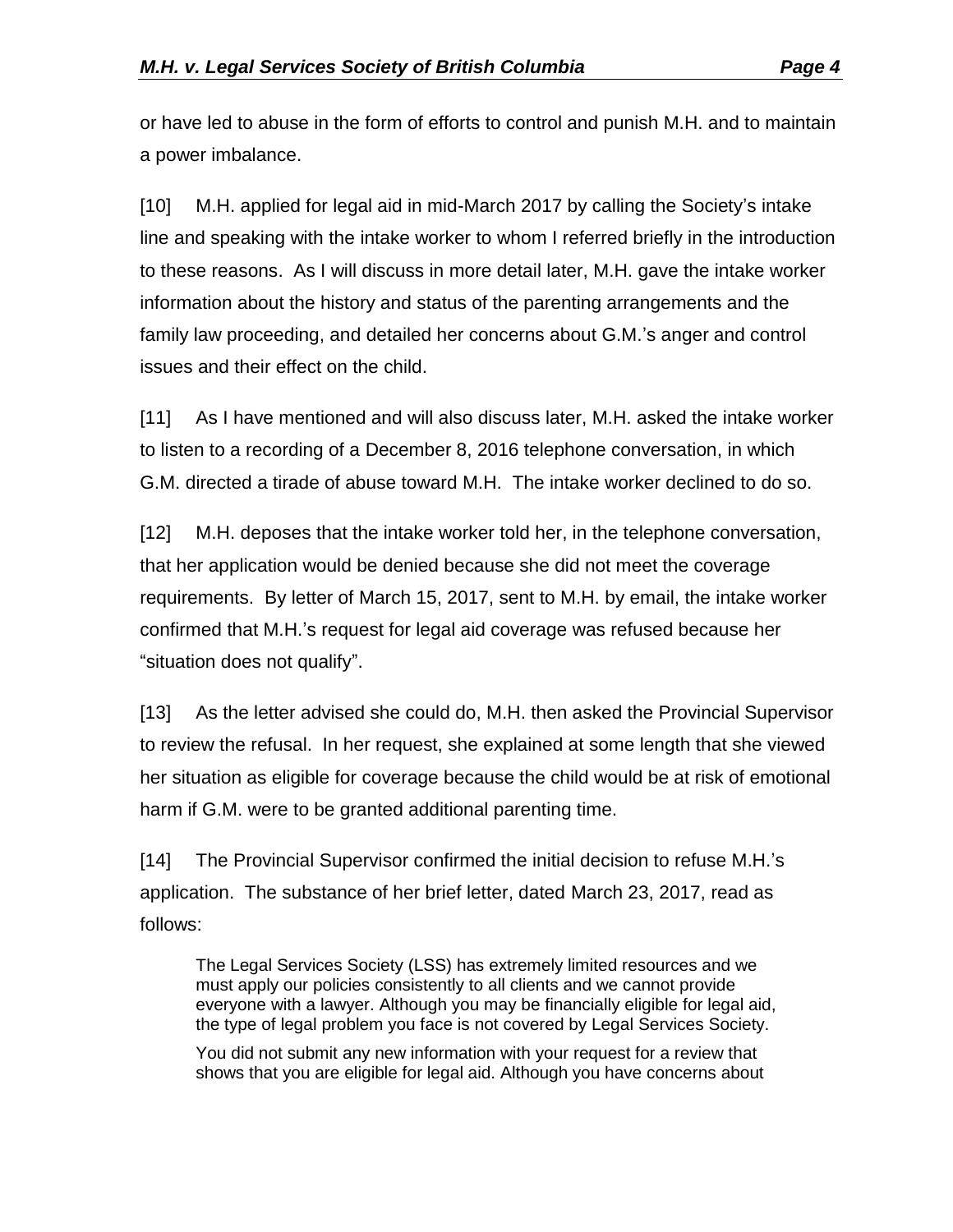your child's emotional well-being, that does not meet our emergency criteria in terms of safety issues.

Based on the information that you gave us we find that our policies and procedures were applied correctly and we confirm the decision to refuse your legal aid application.

[15] The Provincial Supervisor's decision is the decision now under review.

#### **ISSUES**

- [16] The parties' positions give rise to the following main issues:
	- 1. whether the Provincial Supervisor fettered her discretion by binding herself to an unwritten standard requiring a risk of physical harm;
	- 2. whether the process that led to the Provincial Supervisor's decision was unfair because:
		- (a) the intake worker refused to listen to the recording of G.M. speaking abusively to M.H.; or
		- (b) the intake worker's reasons did not adequately disclose the basis for denying coverage; and
	- 3. whether the Provincial Supervisor's interpretation of the IPP was unreasonable.

[17] I note also that M.H. objects on various grounds to the admission of substantial portions of the affidavit of the Society's Director of Public Legal Information and Applications. M.H. submits that portions of the affidavit that purport to explain, justify, opine about, or supplement the basis for the decision under review are irrelevant and therefore inadmissible. At first blush, this objection appears to have merit. However, it is unnecessary to determine, and I prefer not to do so because of the potential ramifications of a ruling for other cases of judicial review and the relatively scant attention the objection received in the hearing. This judicial review may be determined without regard to the impugned portions of the affidavit, and that is the course I will follow.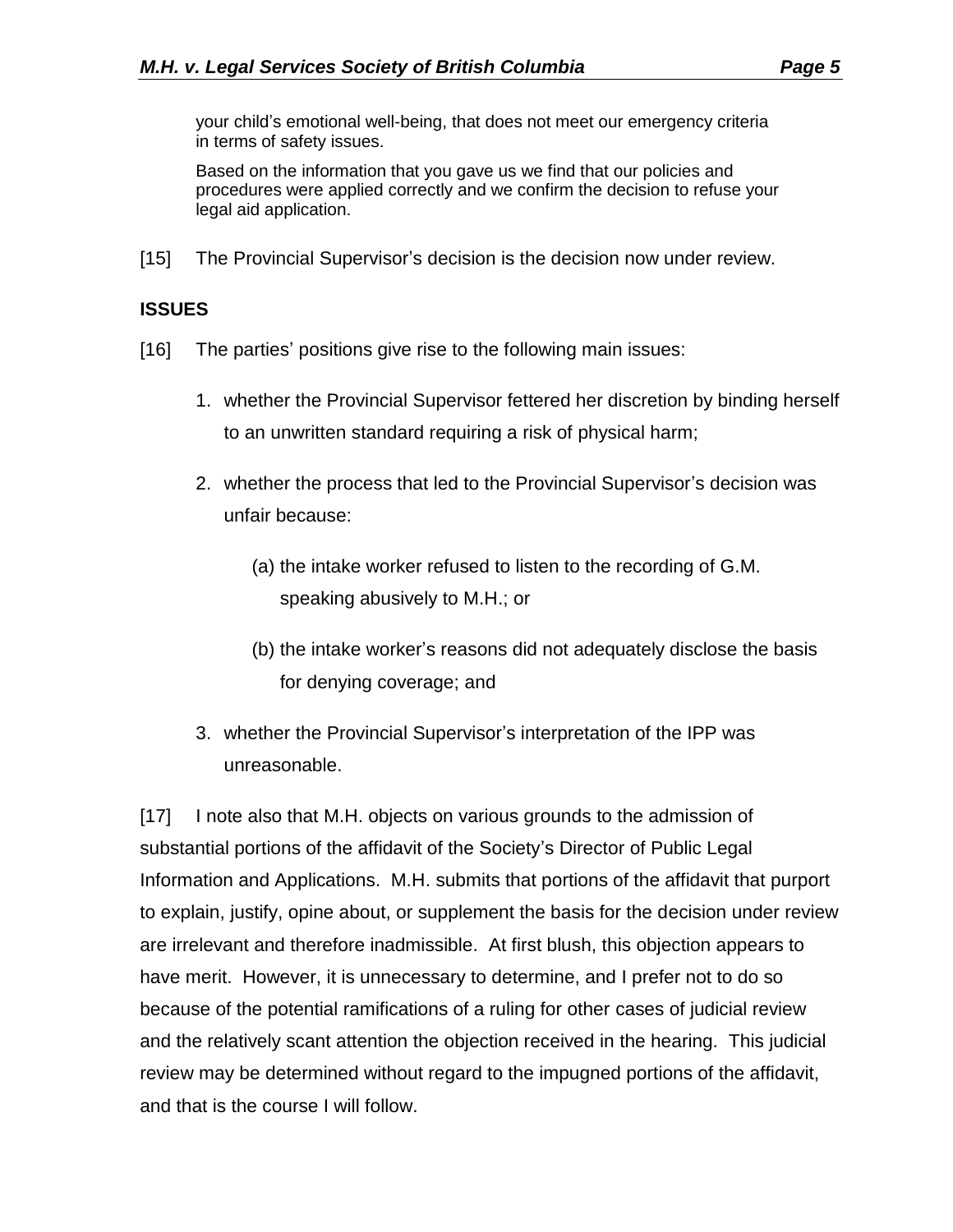[18] After briefly addressing the standards of review that apply in the consideration of these issues, I will discuss the issues in turn.

## **THE STANDARDS OF REVIEW**

[19] The parties agree that the *Administrative Tribunals Act* does not apply to the Society, and that, for the substantive errors alleged, the standard of review is the common law standard that asks whether the decision was reasonable.

[20] The parties agree also that for alleged procedural unfairness, including the fettering of the decision-maker's discretion, the standard of review asks whether the approach taken was correct.

[21] With those standards of review in mind, I turn now to the issues for determination.

## **ANALYSIS**

### **1. Did the Provincial Supervisor Fetter Her Discretion?**

[22] As I have noted, the fettering of discretion is an issue of procedural fairness, an area in which the court owes the administrative decision-maker no deference. The standard of review asks whether the decision was correct: *Trinity Western University v. The Law Society of British Columbia*, 2015 BCSC 2326 at paras. 97-99, aff'd 2016 BCCA 423, leave to appeal granted [2016] S.C.C.A. No. 510.

[23] To recap, M.H. submits that, in restricting eligibility to situations of risk to physical safety, the Provincial Supervisor must have relied on an unwritten standard, thus fettering the discretion that the IPP gave her.

[24] The parties agree that the IPP represents the exercise of discretion by the Society as an institution, under the governing statutory framework, and that the IPP functions as a comprehensive guide for Society staff. This staff includes the intake worker who made the initial decision and the Provincial Supervisor who made the decision under review. The parties also agree that the Provincial Supervisor was required to base her decision on the IPP.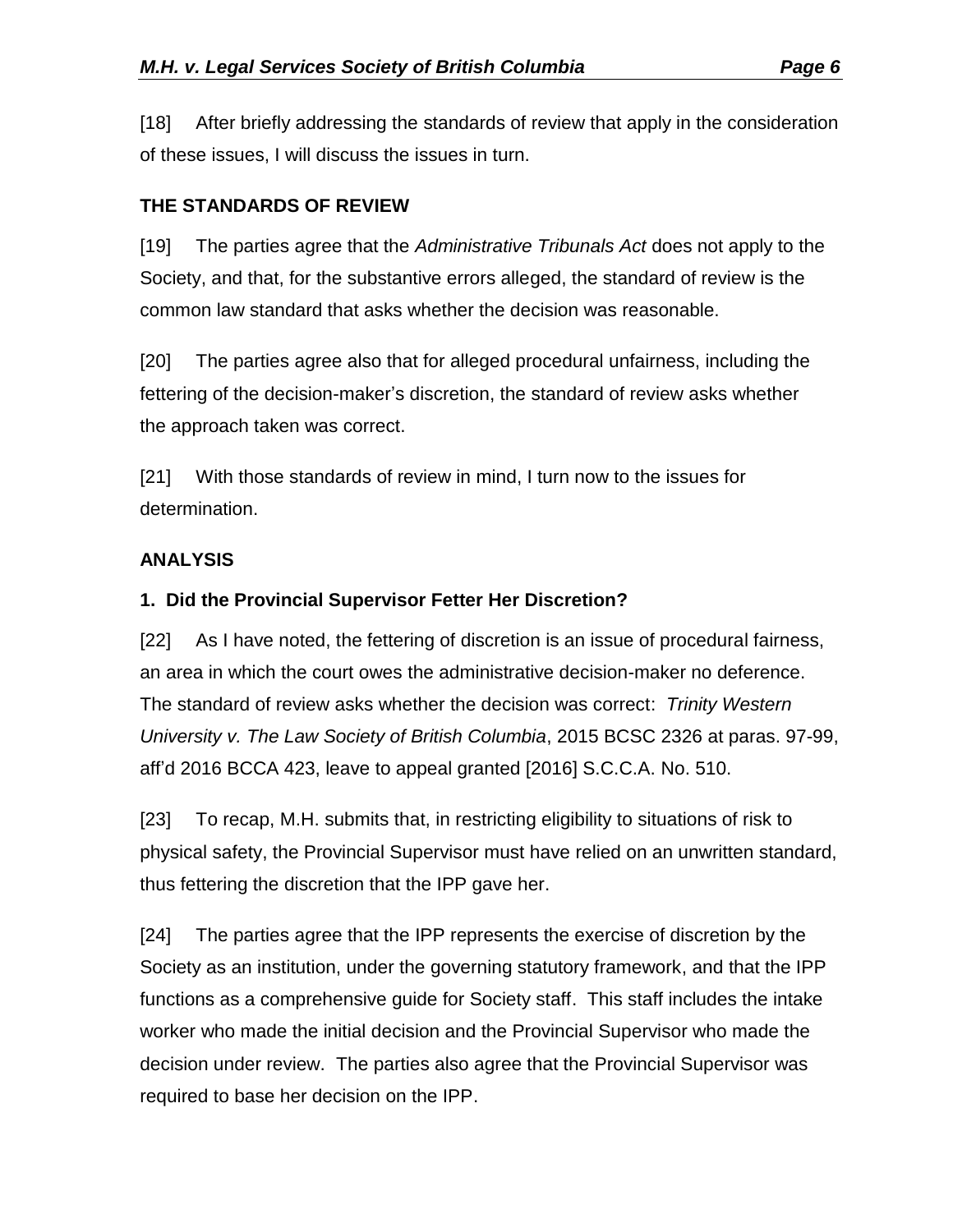[25] Before examining the relevant portions of the IPP, I will outline the statutory framework which creates the Society and confers its powers, because that framework casts light on the range of policies and considerations the Society must take into account in fulfilling its mandate.

[26] The Society's objects are set out in s. 9(1) of the *The Legal Services Society Act*, S.B.C. 2002, c. 30, and include the following:

9 (1) The objects of the society are,

(a) subject to section 10 (3), to assist individuals to resolve their legal problems and facilitate their access to justice,

(b) subject to section 10 (3), to establish and administer an effective and efficient system for providing legal aid to individuals in British Columbia, …

- [27] The principles by which the Society is to be guided appear in s. 9(2):
	- 9 (2) The society is to be guided by the following principles:

(a) the society is to give priority to identifying and assessing the legal needs of low-income individuals in British Columbia;

(b) the society is to consider the perspectives of both justice system service providers and the general public;

(c) the society is to coordinate legal aid with other aspects of the justice system and with community services;

(d) the society is to be flexible and innovative in the manner in which it carries out its objects.

[28] Subsection 10(1) grants broad powers to the Society, including the power to establish priorities for legal coverage and policies to determine when it will be provided:

10 (1) For the purposes of its objects, the society has, subject to subsections (2) and (3), all the powers and capacity of an individual and, without limiting this, may

> (a) establish priorities for the types of legal matters and classes of persons for which it will provide legal aid,

(b) establish policies for the kinds of legal aid to be provided in different types of legal matters,

…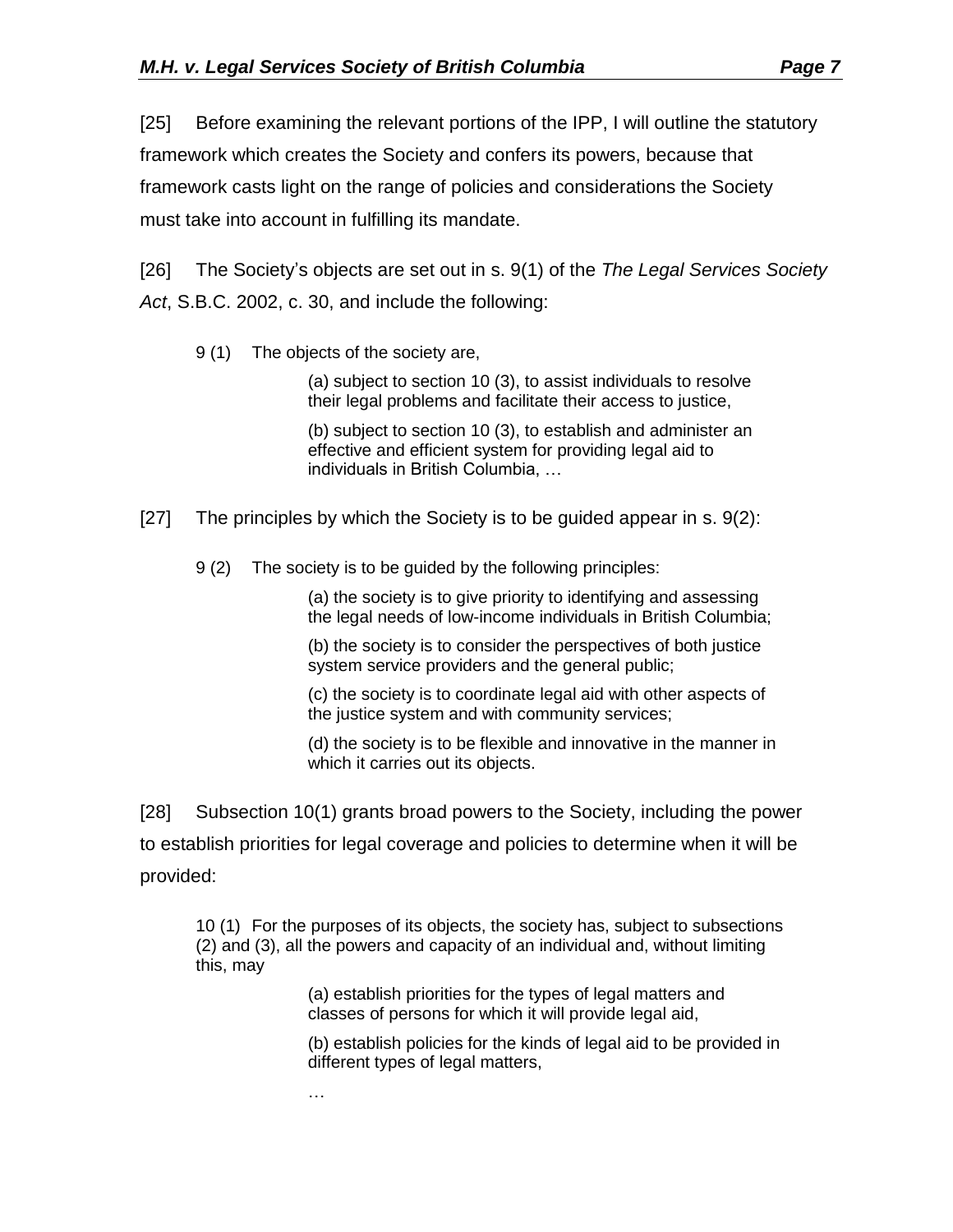(d) determine who is and who is not eligible for legal aid based on any criteria that the society considers appropriate, …

[29] However, the Society's powers are subject to specific limits described in s. 10(3). The Society must act in accordance with the *Act*, the regulations, and the Memorandum of Understanding with the Attorney General (that is required by s. 21), and must act within the budget approved by the Attorney General:

10 (3) The society must not engage in an activity unless

(a) it does so without using any of the funding provided to it by the government, or

(b) it does so in accordance with this Act, the regulations and the memorandum of understanding referred to in section 21 and money for that activity is available within the budget approved by the Attorney General under section 18.

[30] The Memorandum of Understanding, negotiated in accordance with s. 21, lists certain services that the Society will provide, to the maximum of its budget and within its capacity to deliver. Among those services are the following for family law cases:

- 9. The Society will provide the following Provincially Funded Services, to the maximum amount set out in the Approved Budget in each fiscal year and within the Society's capacity to deliver those services. The services listed below are indicative of the type of Legal Aid services the Society provides and are not indicative of relative priority.
	- … b. Service: Representation of Eligible Individuals in family law matters where a court order is required to ensure the safety or security of an individual. Such services may include, but are not limited to:
		- i. Representation by a lawyer where the client's safety or the safety of her or his children is at risk; the client has been denied access, contact or parenting time to her or his children on an ongoing basis; or there is a risk that a child will be permanently removed from the province.
		- ii. Attendance/Participation in alternative dispute resolution matters, appeals, applications for judicial review, and other matters as the Society deems appropriate.

…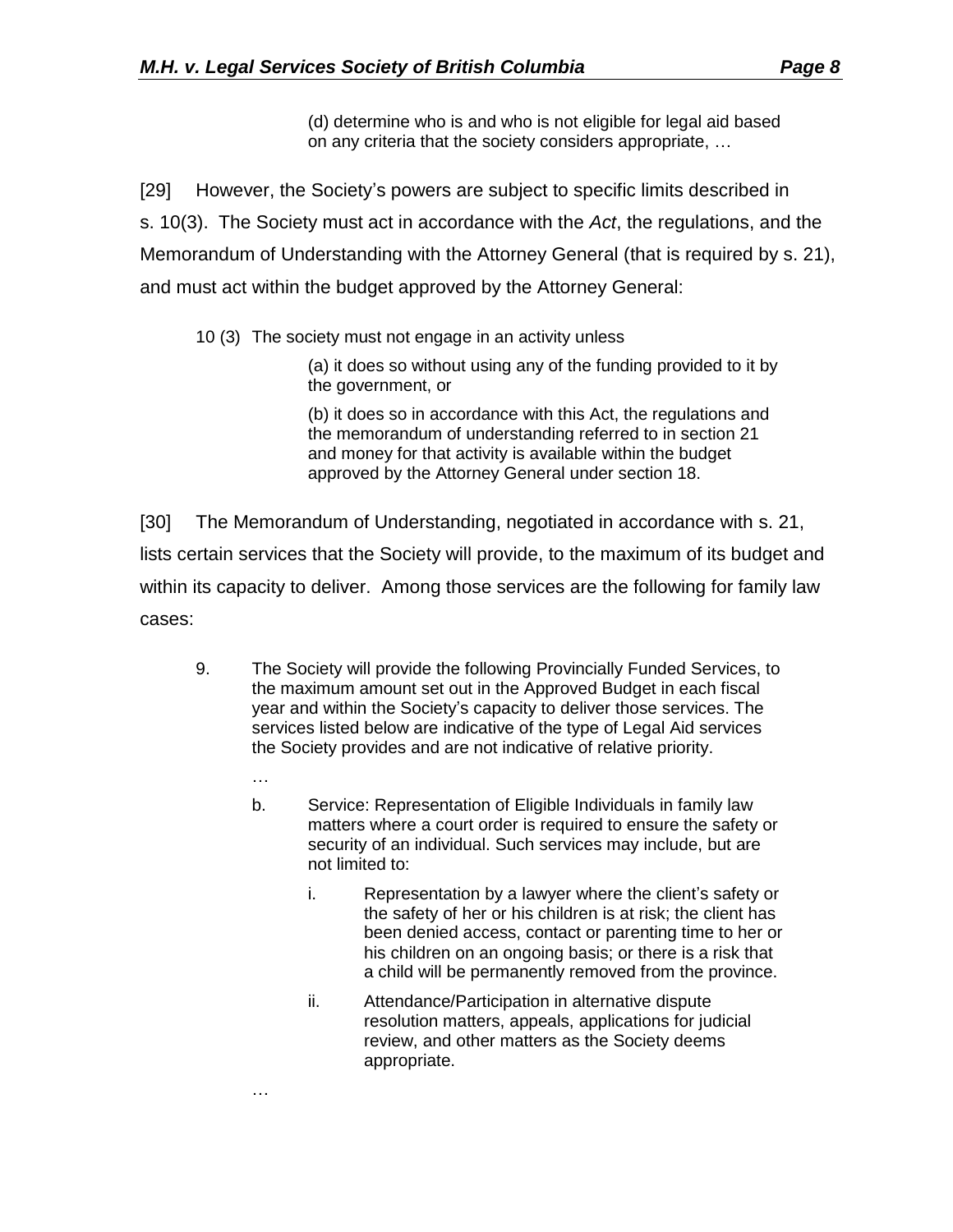- f. Service: Continued representation of Eligible Individuals who have been provided with representation pursuant to paragraph (b) in matters where further proceedings are required to ensure the safety or security of an individual. Such services may include, but are not limited to:
	- i. Representation in cases involving:
		- 1. significant contested issues involving sexual, mental, or physical abuse of the client or the client's children;
		- 2. the opposing party is using the justice system to continue a pattern of abuse;
		- 3. there is significant risk of the client being alienated from his/her children;
		- 4. the client or children may be left at physical or psychological risk if coverage of the case is discontinued;
		- 5. resolution of family issues will have a significant positive impact on the relationship between the client and his/her child or the environment in which the child lives.

[31] M.H. submits that nothing in the *Legal Services Society Act*, the Memorandum of Understanding, or the IPP limits eligibility for coverage to cases where a risk of harm or violence is to physical safety. As I have said, she submits that if the Provincial Supervisor relied on a restriction found outside the IPP to restrict the meaning of "harm or violence" to physical harm or violence, she fettered the discretion the IPP gave her.

[32] In support of this submission, M.H. notes that the *Legal Services Society Act* directs the Society (in various of the provisions referred to above) to work within the framework of the justice system to facilitate access to justice for low-income individuals. She notes that the *Family Law Act*, which is central to the family justice system, includes a broad concept of family violence that encompasses psychological and emotional abuse in addition to physical abuse. She submits that, in the context of the *Family Law Act*, it is well-settled that "family violence" is not limited to physical violence, but includes, for example, demeaning and derogatory comments: *C.L.M. v. M.J.S.*, 2017 BCSC 799 at paras. 343, 360-365. M.H. notes, furthermore, that the factors which the IPP lists as potentially relevant in the assessment of risk of harm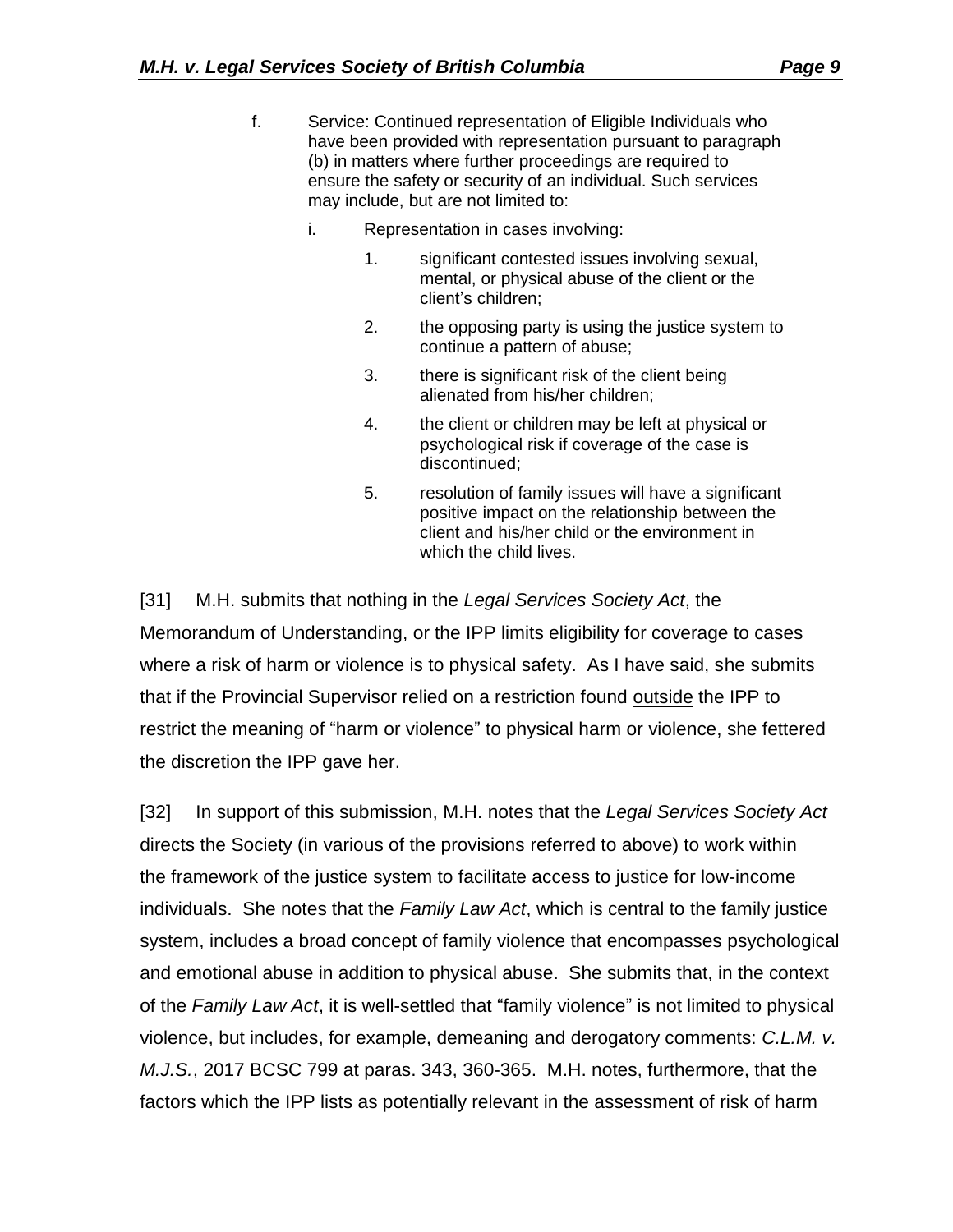or violence are nearly identical to those included within the *Family Law Act*'s concept of family violence, with only punctuation or formatting differences.

[33] M.H. takes no objection to the following portion of the affidavit of the Society's Director of Public Legal Information and Applications, which makes clear that the Society gives priority to physical safety in determining eligibility for coverage:

25. Psychological and emotional abuse factor in almost every family breakdown, to varying extents. LSS' funding limitations mean we cannot provide coverage in all such cases and instead, we focus our resources to protect physical safety. We provide context in the IPP so that intake staff can make coverage decisions in the most serious cases of emotional or psychological abuse, as those may be indicators or precursors to physical violence. Examples of such serious emotional and psychological abuse that may be taken into account for coverage purposes, are: intimidation, harassment, coercion, threats against people, pets or property, restrictions on financial or personal autonomy, stalking, intentional damage to property, or in the case of a child, exposure to violence. The discretionary exception review policy was often used to provide coverage in less severe cases of emotional or psychological abuse when budget was available and other exception review criteria were met prior to the [Executive Management Committee] decision in January, 2017.

[34] In my view, the language of the IPP allows Society decision-makers to give such priority.

[35] The IPP does not mandate coverage or exclusively establish entitlement to coverage for certain applicants or in certain circumstances. Rather, it sets out criteria that may make a person eligible to be funded from a limited pool of resources. In this sense, the IPP guides determinations of where individual applications fall on a spectrum of cases, those involving the most serious risks having the highest priority for coverage.

[36] The language in the portion of the IPP on which M.H. relies signals this approach by using the word "may", regarding eligibility, in introducing the concept of risk of harm or violence as a potential basis for coverage (under the heading "Family Coverage – General Family Guidelines"):

An applicant may be eligible for legal representation . . . if the client or their children are at risk of harm or violence.

[Emphasis added.]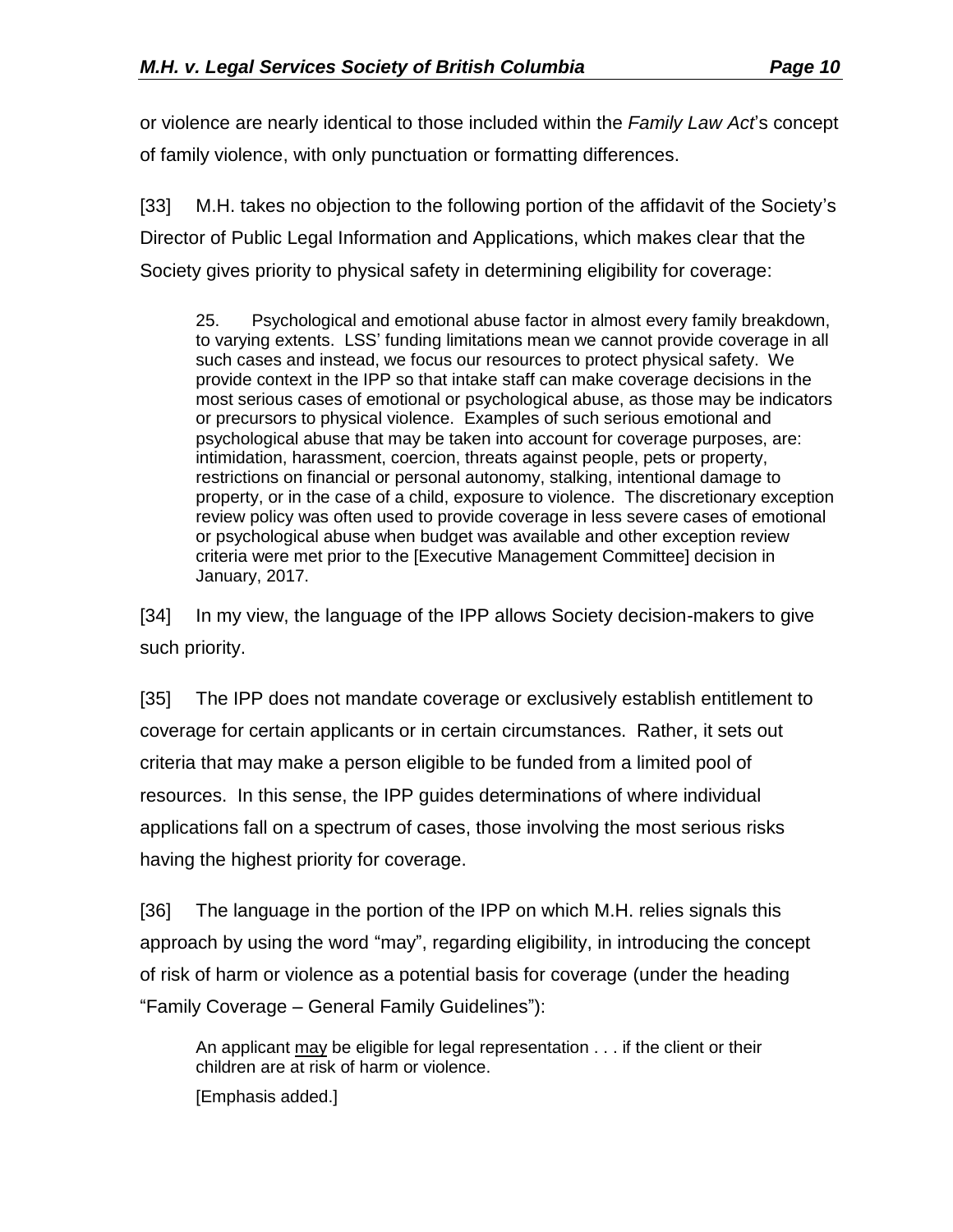[37] The same permissive use of the word "may" is used in setting out the factors which may be relevant in the assessment of harm or violence. This list of factors includes some forms of psychological or emotional abuse:

#### **Risk of harm or violence**

The following factors may be relevant when assessing risk of harm or violence:

- physical abuse of a family member (includes forced confinement and deprivation of the necessities of life, but not the use of reasonable force to protect oneself or others from harm)
- sexual abuse of a family member
- attempts to physically or sexually abuse a family member
- psychological or emotional abuse of a family member, which includes:
	- o intimidation, harassment, coercion, or threats, including threats against other people, pets, or property
	- o unreasonable restrictions on or denial of a family member's financial or personal autonomy
	- o stalking or following a family member
	- $\circ$  intentional damage to property
- in the case of a child, direct or indirect exposure to family violence

[38] These are the same factors that, as included in the *Family Law Act*, have been interpreted to include various forms of emotional abuse.

[39] However, in the IPP the factors must be read in their context, which includes, in the section headed "Who's Covered", a strong emphasis on physical safety as a basis for potential coverage (again using "may"), and which stresses that other circumstances to support coverage must be exceptional:

An applicant, with or without children, may be eligible for legal aid if their physical safety is at risk, or in other exceptional circumstances. [Emphasis added.]

[40] Furthermore, the IPP must be read in light of the *Legal Services Society Act* and the Memorandum of Understanding. As was seen in the brief review of excerpts above, these confine the Society to activities within its budget. No such budgetary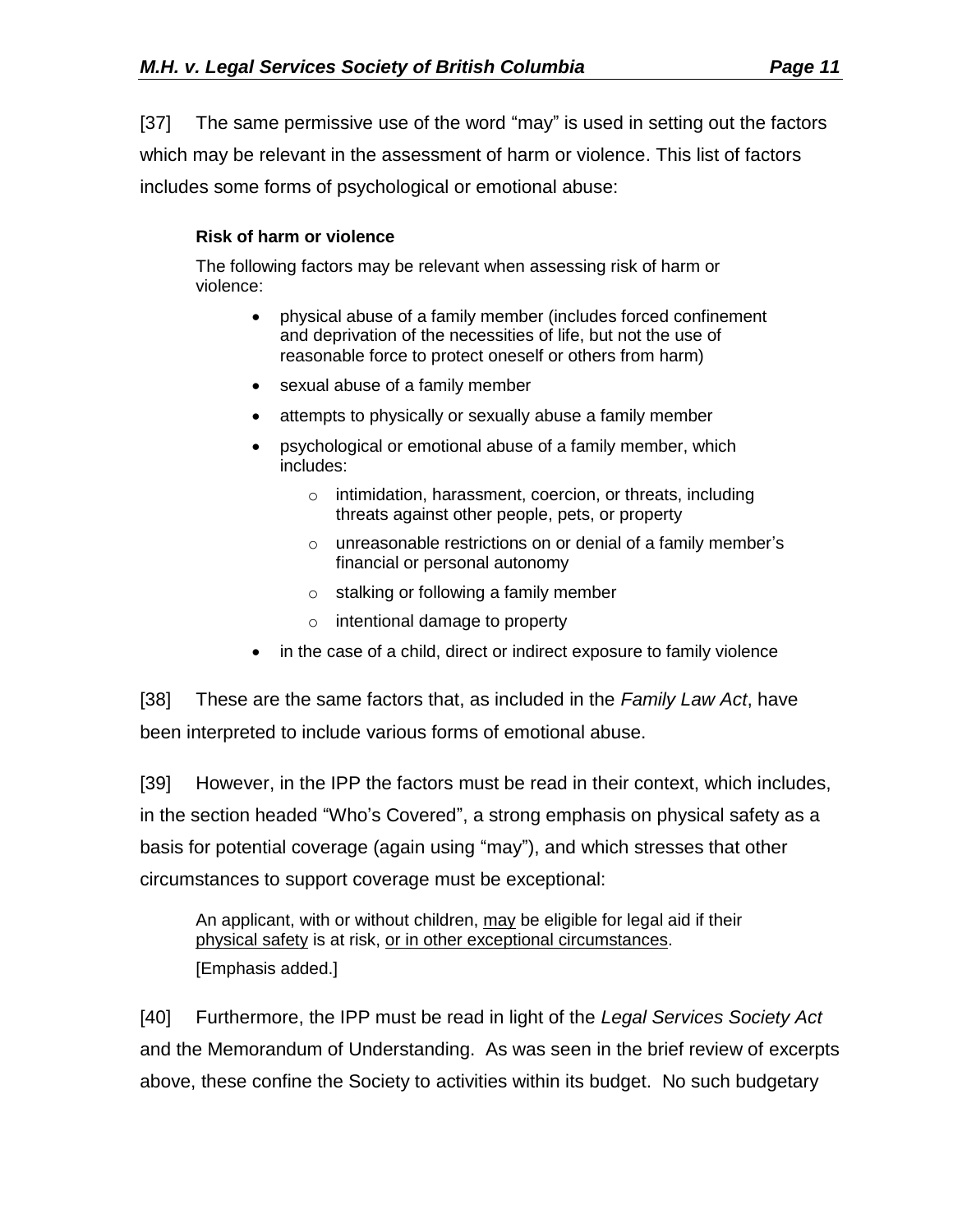context constrains the interpretation of the provisions in the *Family Law Act*  concerning family violence.

[41] I am unable to agree that the Provincial Supervisor fettered her discretion by relying on an unwritten and inaccessible standard or restriction outside the IPP.

[42] M.H.'s position on this issue is at its heart an attack on the reasonableness of the Provincial Supervisor's decision, which is to be considered according to the reasonableness standard of review, to be discussed later.

### **2(a) Was the Process Unfair because of the Failure to Listen to the Recording?**

[43] M.H. submits that the process was unfair because neither the intake worker nor the Provincial Supervisor listened to the audio-recording of a telephone call in which G.M. demonstrated his problems with anger and control that were of great concern to M.H.

[44] M.H. deposes that the telephone call took place in the following circumstances:

11. . . . On December 8, 2016, [G.M.] agreed to take [the child] to a dance class during his parenting time. Normally, I take [the child] to dance even when it is [G.M.]'s parenting time because he plays hockey on the same night. However, [G.M.] told me that he was not going to play hockey that night so that he could take [the child] to dance. [The child] was thrilled that her dad was going to watch her class.

12. During [the child's] dance class, I got a phone call from another dance mom, telling me that [G.M.]'s then 17 year old daughter had taken [the child] to dance instead. This not only went against what [G.M.] and I had discussed earlier, but also went against our agreement that his daughters were not allowed to drive [the child] places because they are new drivers. I therefore went to [the child]'s dance class and picked her up. [G.M.] went into a rage about my "interference", which I recorded.

[45] The audio-recording was played during the judicial review. G.M. indeed delivers a stream of rage punctuated by obscenities, barely pausing when M.H. interrupts him or speaks over his voice. At face value, the audio-recording supports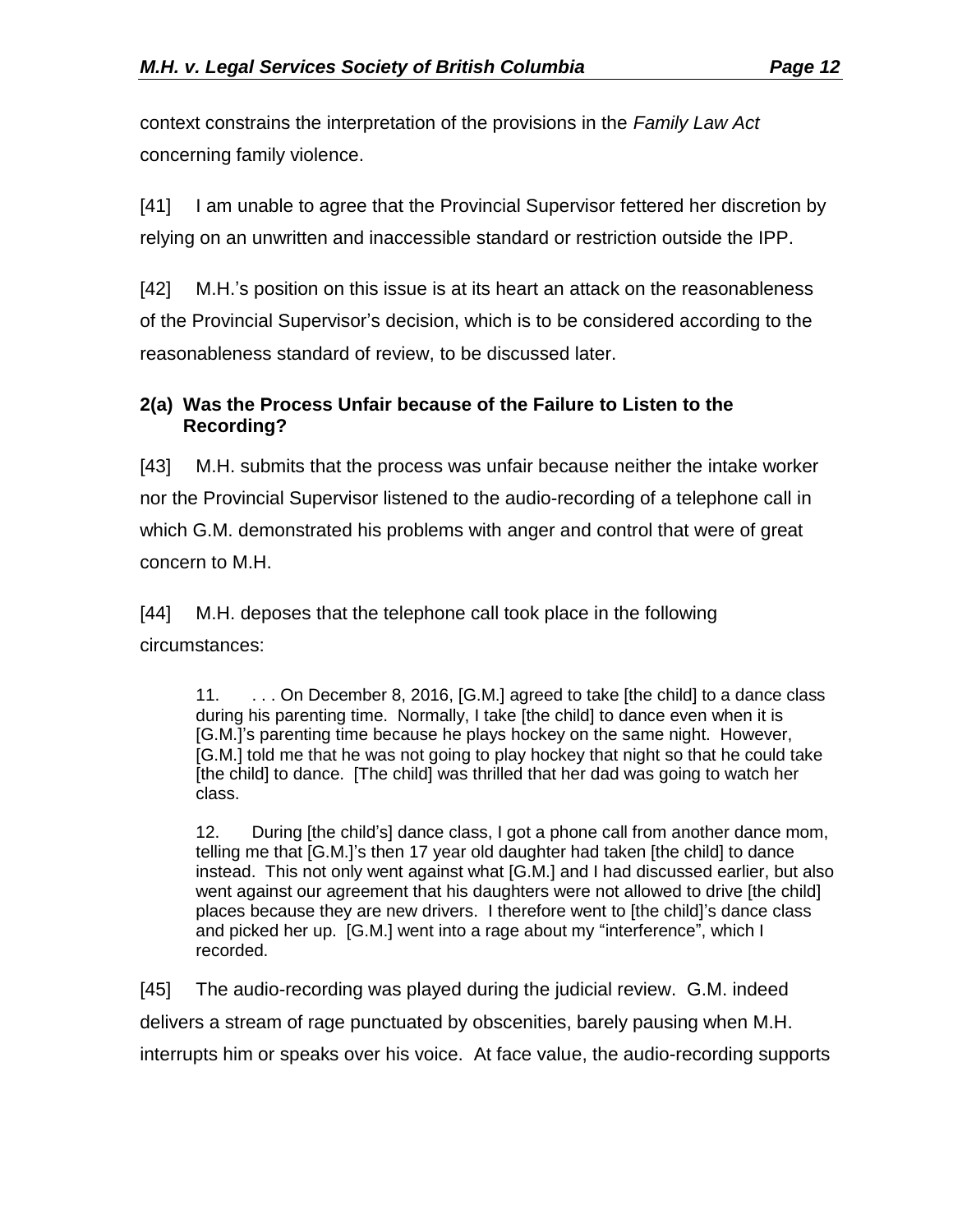M.H.'s position that G.M. responds with extreme anger to what he evidently perceives as her interference with the parenting arrangement.

[46] However, the intake worker (and the Provincial Supervisor who read the intake worker's notes, during her review) were not deprived of information about M.H.'s concerns. M.H.'s own evidence makes clear that she took care to explain the extent and effects of G.M.'s anger and control problems to the intake worker, although she was not satisfied with how the intake worker appeared to react:

25. In mid-March 2017, I applied for legal aid over the phone by calling the [Society's] intake line. During the call, I had a negative experience with the intake worker. She seems rushed, abrupt and dismissive of my experiences and concerns. I recall discussing with the intake worker topics including but not limited to:

- a. The history of the parenting arrangements with [the child].
- b. The history of the court proceeding and information about the upcoming hearing.
- c. My concerns about representing myself at the hearing, where so much will be at stake.
- d. [G.M.]'s history of anger and control issues toward me, including the situation described above in paragraphs 11 and 12. I told the intake worker that I had a recording of [G.M.] from that incident (Exhibit "A" to this affidavit). When I asked the intake worker whether I could play the recording for her, she said no.
- e. The 2013 incident where [G.M.] was so angry that he became physical with me and our daughters called the police. The intake worker responded by asking whether [G.M.] had been arrested. I said no and got the impression that the intake worker did not take the incident seriously as a result.
- f. My concerns about the impact of [G.M.]'s anger and control issues on [the child]. The intake worker asked me whether MCFD had ever investigated [G.M.]'s parenting of [the child]. I said no and got the impression that the intake worker did not take these concerns seriously as a result.
- g. My concerns about [the child] not having a bedroom at [G.M.]'s home and having to sleep in his linen closet or on a couch in his girlfriend's home.

[47] The intake worker thus had M.H.'s own description of G.M.'s problems with anger and control. It was not necessary for her to witness them in action. To have done so would have added nothing to the basis on which the intake worker made her decision, or, accordingly, to the basis for the Provincial Supervisor's decision.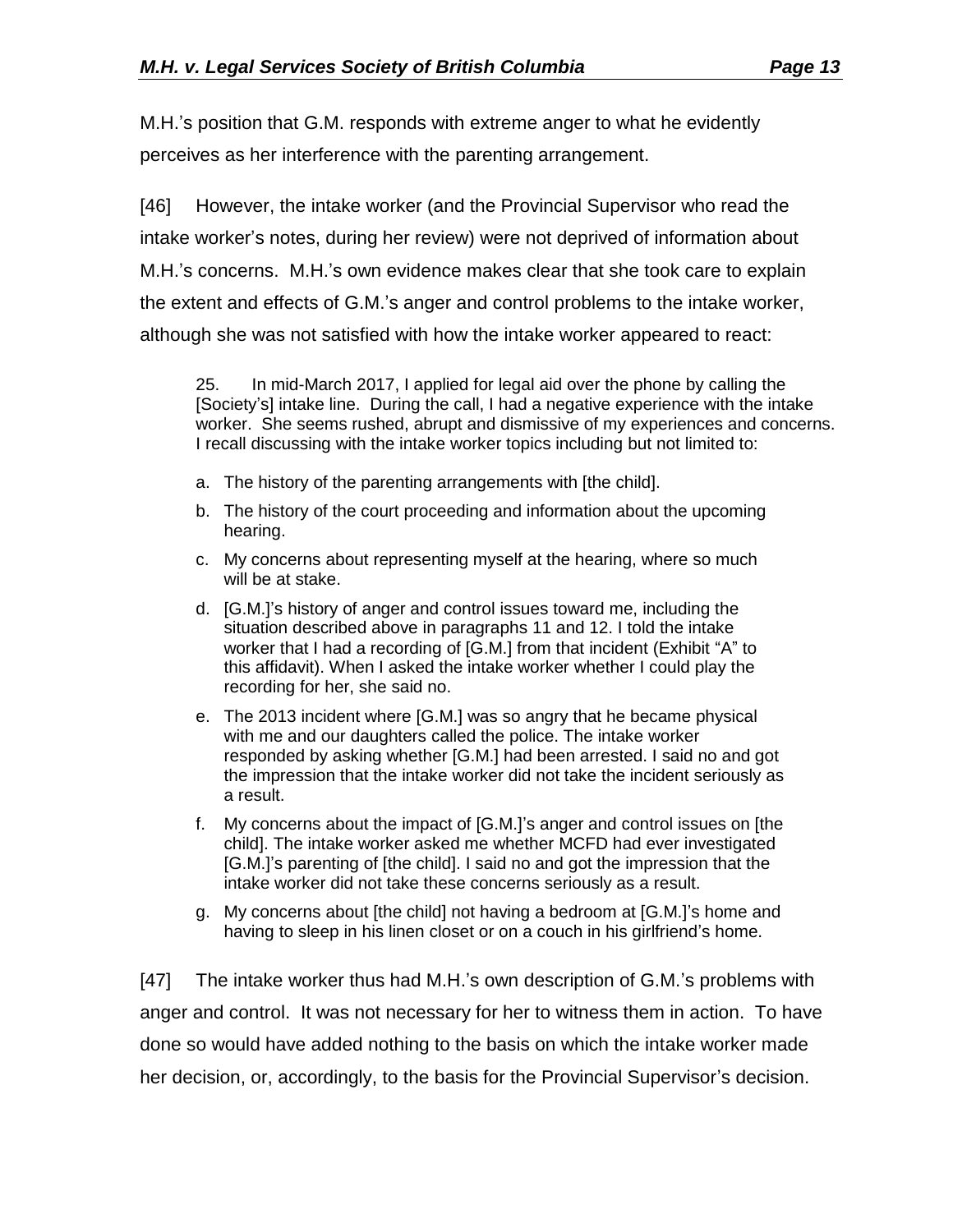[48] I cannot agree that the process was unfair because the intake worker declined to listen to the audio-recording.

## **2(b) Was the Process Unfair because the Intake Worker Did Not Give the Basis for Refusing Coverage?**

[49] M.H. submits that the intake worker's failure to indicate the basis for refusing her application prevented her from addressing the perceived deficiency in the eligibility review by the Provincial Supervisor, and made the process unfair in that review.

[50] The intake worker's letter confirming that M.H.'s application had been refused was indeed brief. The substance of the decision to deny coverage was indicated only by a mark against the box next to the words, "Your situation does not qualify". Read in isolation, this short sentence says nothing about the basis for the conclusion that M.H.'s situation did not qualify for coverage.

[51] However, the sentence had a context. It appeared, in what is evidently a standard form, as one of five bases on which an application may be refused:

## **Legal Aid Representation Services — Refused**

The Legal Services Society (LSS) cannot provide a lawyer for everyone. We are refusing your application because (see the reason ticked below):

- $\Box$  You do not qualify financially.
- □ You did not provide enough information about your income and assets.
- $\boxtimes$  Your situation does not qualify.
- ☐ Your situation does not qualify under exception review.
- $\Box$  Legal representation is not available for your issue. LSS cannot review this refusal.

[52] There were obvious inferences to be drawn from the fact that the third box was marked, and the first, second, and fifth boxes were not. The fourth box was clearly inapplicable as M.H.'s application was not an exception review (a process which, I am told, had become unavailable by the time of M.H.'s application).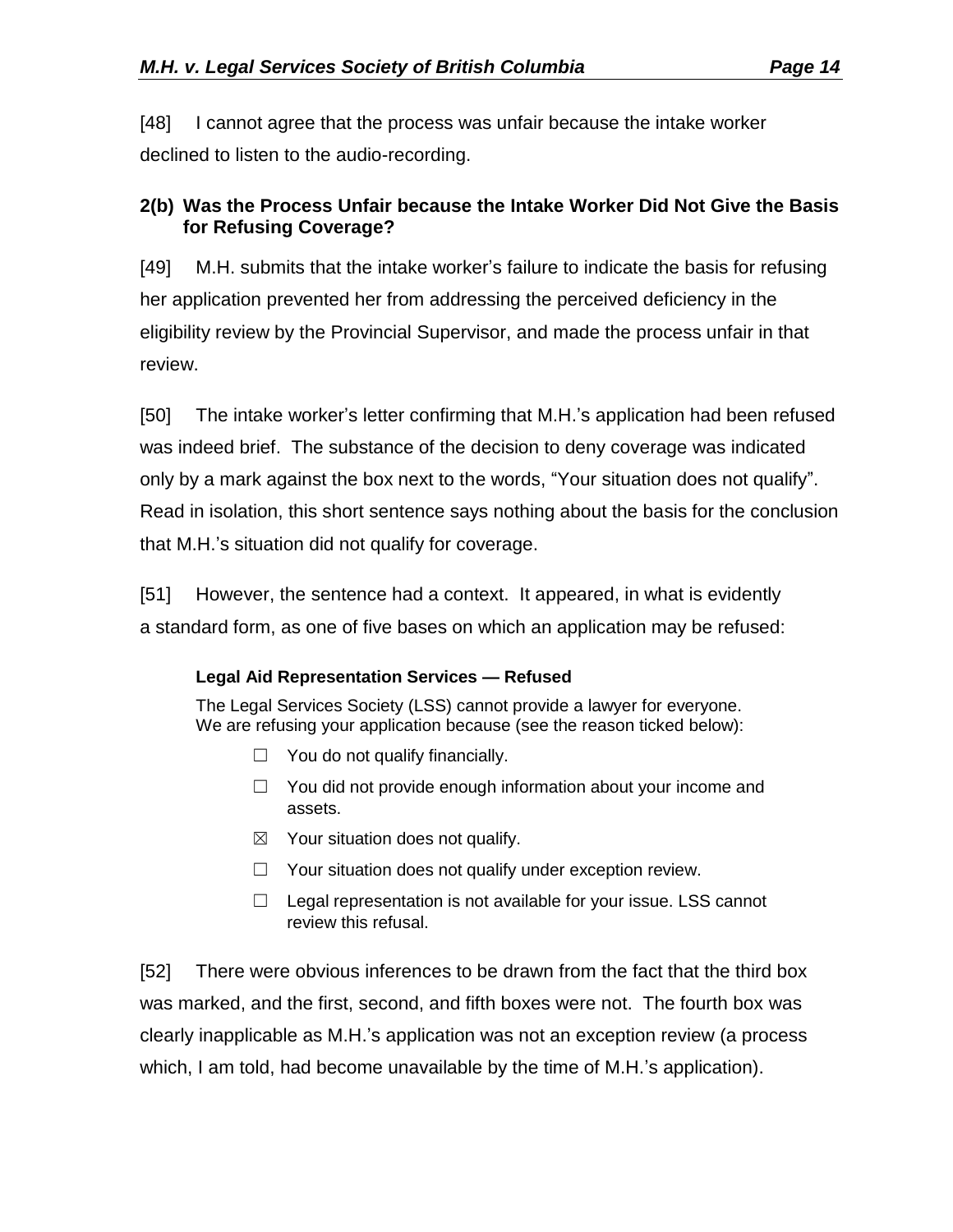[53] That the first and second boxes were not marked indicated that the refusal of M.H.'s application was not because of her financial situation or any failure to provide sufficient information about it. That the fifth box was not marked indicated that the refusal was not because coverage was unavailable for family law cases. The obvious inference, therefore, from the mark against the third box alone, was that M.H.'s application was refused because of the particular nature of her family law case.

[54] It is also clear from M.H.'s request for review of the intake worker's decision that M.H. had a general understanding of why her application had been refused. M.H. began by noting that the refusal letter told her that her situation did not qualify, and she asked for a reconsideration because "it does fall under legal aid coverage, as my child is at risk if my ex-partner were to get additional parenting time". She went on to explain that the child would be at risk of emotional harm:

The key issue is that I need a lawyer to support me as I seek an initial parenting order regarding parenting time, child support, guardianship, at the trial in March. I need this parenting order because my 6 year old daughter [name] is at risk of emotional harm from her father, and I need a lawyer because I face a serious barrier to self-representation.

After outlining the bases on which she feared that parenting time with G.M. would cause emotional harm to the child, M.H. summarized her position on this point as follows:

All these seemingly small pieces affect my daughter. [G.M.]'s inconsistency and inability to commit or follow-through will impact her emotionally, as well as affect her trust in both her father and in myself, because it will appear as if I lied to her when I set her expectations. This emotional harm cannot be dismissed.

[55] The other main branch of M.H.'s submission, in her request for a reconsideration, related to the barriers she faced in representing herself. However, there is no suggestion, in M.H.'s evidence or submissions in this judicial review, that she thought the intake worker may have refused coverage because M.H. did not need legal representation. Rather, M.H. evidently understood that her application had been refused for reasons relating to the nature or degree of the perceived risk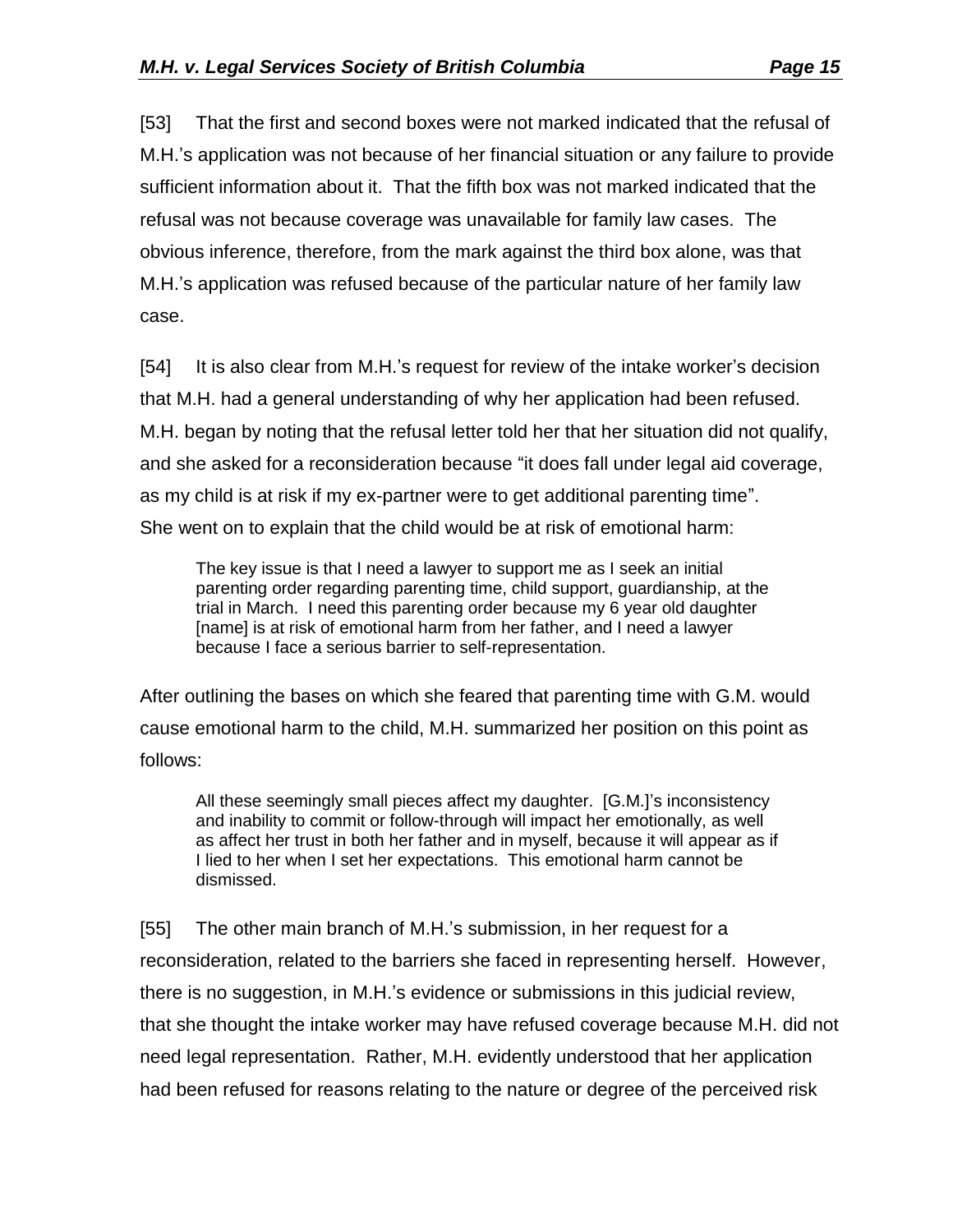to the child (associated with the issues in the family law proceeding). After referring to the intake worker's letter refusing coverage, M.H. deposes as follows:

Due to the intake worker's reaction to my disclosures about [G.M.]'s anger and abuse, I understood that those experiences were not relevant to my eligibility for legal aid because there was a lack of involvement by the police and MCFD. I also lost confidence in the significance of those disclosures because I thought I was in a serious situation and the intake worker did not seem to agree. I already find talking about [G.M.]'s anger and abuse difficult, painful, and embarrassing. The intake worker's reaction reinforced those feelings.

[56] M.H. thus evidently understood that her application had been refused because the risk of harm or violence was not viewed as serious enough to warrant coverage. In her submission on the eligibility review, she addressed precisely that risk, and did so in detail.

[57] I am unable to conclude that the process in the eligibility review was unfair because the intake worker gave insufficient reasons.

#### **3. Was the Interpretation of the IPP Reasonable?**

[58] M.H. submits, in the alternative, that the Provincial Supervisor's interpretation of "risk of harm or violence" in the IPP was unreasonable because it was arbitrary and inflexible, and it failed to take account of the broad scope of "family violence", described by identical factors as I have noted, in the *Family Law Act*.

[59] As I have noted, the parties agree that the applicable standard of review asks whether the decision was reasonable. This is a deferential standard of review, concerned with "the existence of justification, transparency and intelligibility within the decision-making process". It asks "whether the decision falls within a range of possible, acceptable outcomes which are defensible in respect of the facts and law": *Dunsmuir v. New Brunswick*, 2008 SCC 9 at para. 47.

[60] While the parties agree that inadequate reasons are not, of themselves, a basis for quashing a decision, inadequacy may bear on whether the decision is reasonable. The reasons, read together with the outcome, will help show whether the result falls within a range of possible outcomes: *Newfoundland and Labrador*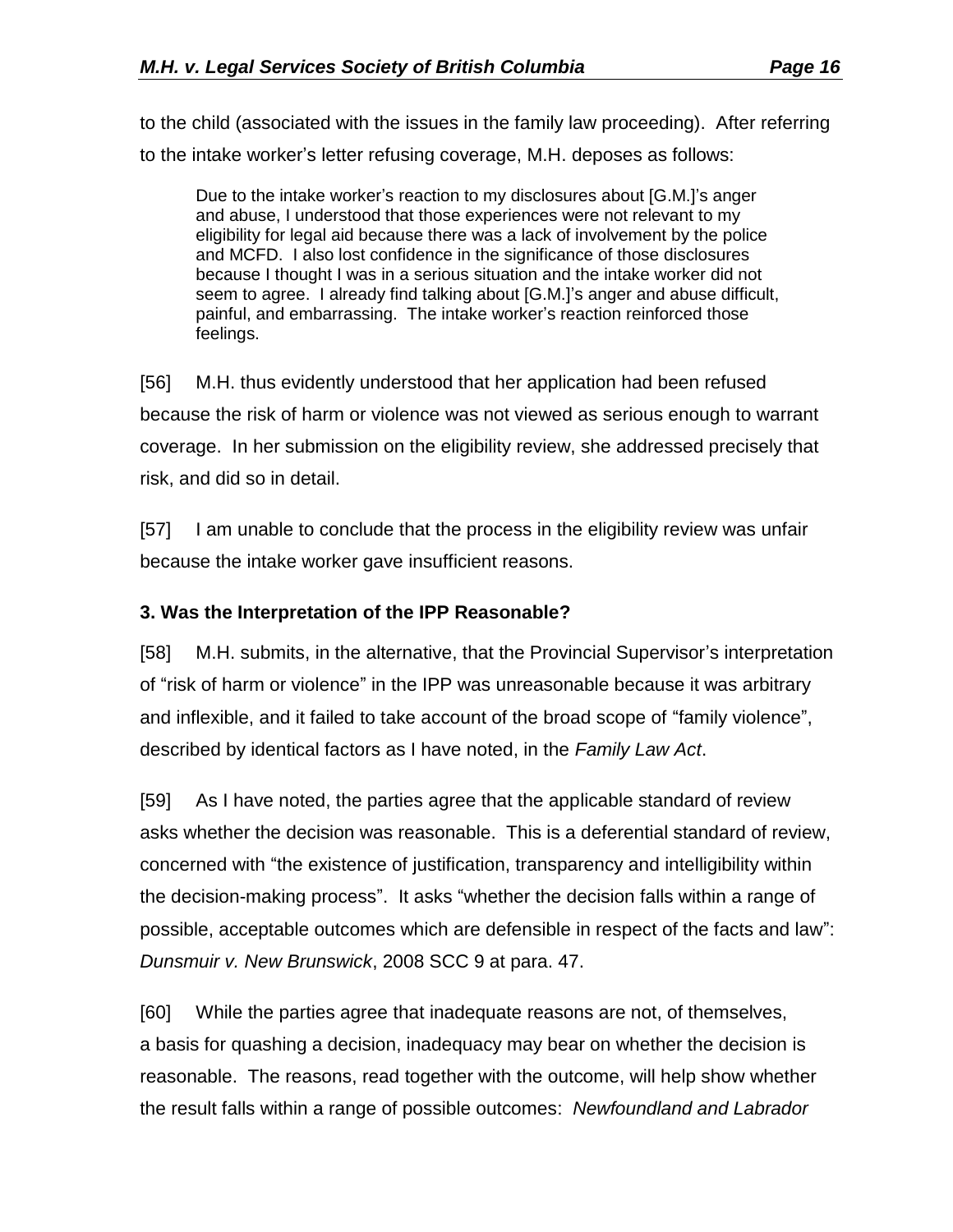*Nurses' Union v. Newfoundland and Labrador (Treasury Board)*, 2011 SCC 62 at para. 14.

[61] M.H. submits that the intake worker's letter did no more than state a conclusion. She submits that the Provincial Supervisor's decision essentially restated that conclusion, and failed to address M.H.'s specific concerns or to explain the reasoning process that led the Provincial Supervisor to refuse coverage despite those concerns. She submits that the reasons do not disclose, for example, whether the Provincial Supervisor refused the application because she interpreted "risk of harm or violence" to mean risk of physical harm, or, rather, because she determined (contrary to M.H.'s position) that G.M.'s conduct did not amount to psychological or emotional abuse.

[62] I am unable to agree. This was not a situation, such as in *Lloyd v. Canada (Revenue Agency)*, 2016 FCA 115, where reasons were silent on a critical issue and, using the metaphor from *Komolafe v. Canada (Citizenship and Immigration)*, 2013 FC 431 at para. 11, made no dots on the page for the reviewing court to connect. In my view, the Provincial Supervisor's brief reasons adequately explained the basis for refusing M.H.'s application by making plain that it was because the concerns were for the child's emotional well-being, and not about physical safety.

[63] The demands of a decision-maker's reasons vary with the context in which the decision was given: *Newfoundland and Labrador Nurses' Union* at paras. 16-18. This decision was given in a context that demanded of the Society the efficacious disposition of this application, along with tens of thousands of others annually.

[64] Here, the "dots" in the Provincial Supervisor's decision clearly pin-pointed the basis on which the decision was made. As discussed above, this basis for the decision was within the range of possible, acceptable outcomes given how the "risk of harm or violence" is interpreted under the IPP and in the budgetary context of the Society.